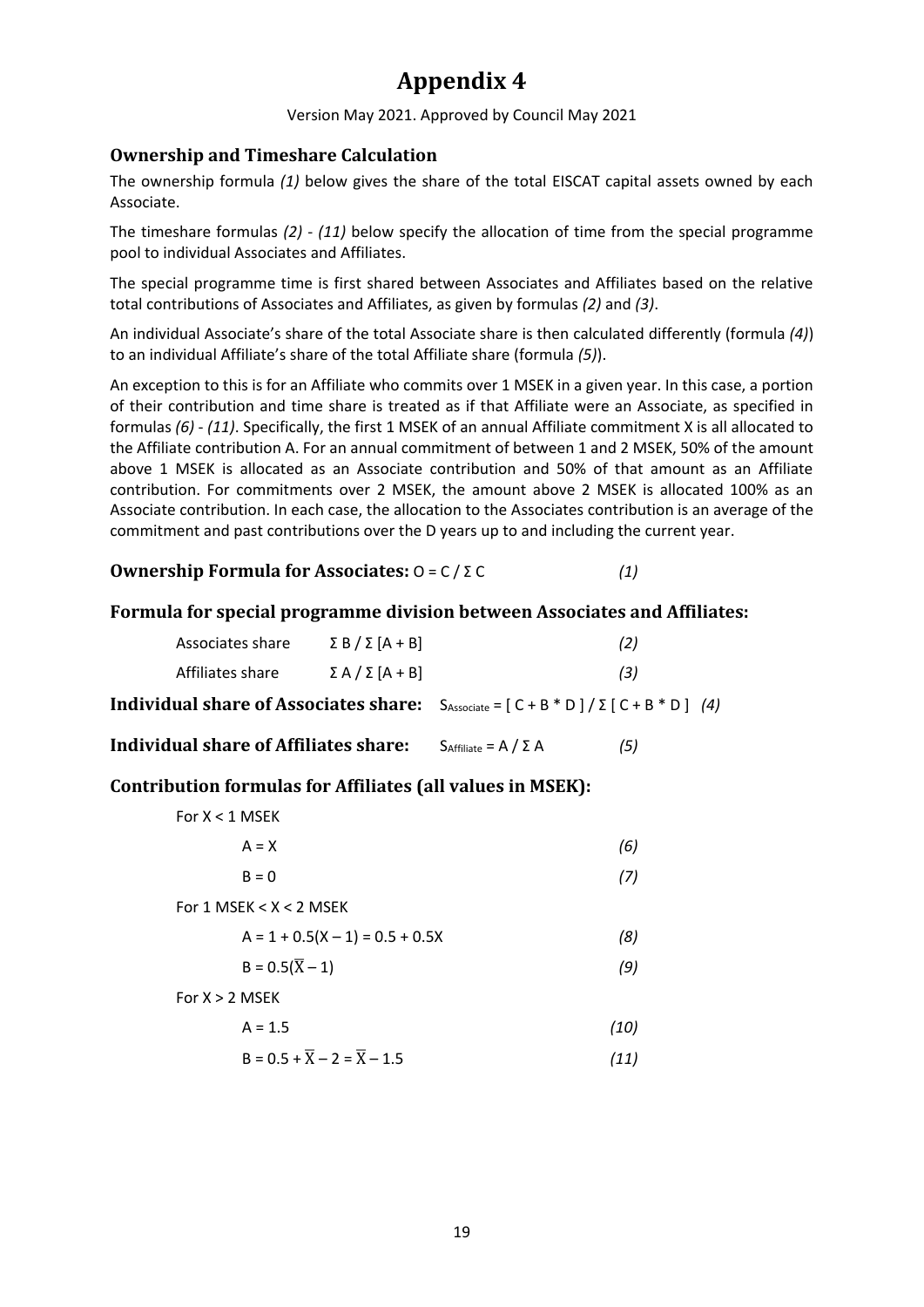#### **Where:**

- O = Individual Associate's ownership share
- TAssociate = Individual Associate's share of special programme time on the combined facilities
- TAffiliate = Individual Affiliate's share of special programme time on the combined facilities
- A = All or part of annual Affiliate contribution based on formulas *(6) (11)*
- B = Annual committed contribution by an Associate for the coming [D] years or part of annual Affiliate contribution over the previous [D] years based on formulas *(6)* - *(11)*
- C = Sum of individual Associate's annual contributions to capital investment, depreciated over 30 years from the date when the investment becomes operational, plus sum of annual contributions to capital operating, depreciated over 5 years, plus Joining Fee (or other additional voluntary contributions), depreciated over 30 years
- D = Number of future years for which the Associate's commitment is made, or number of consecutive years for which the Affiliate's earlier contributions are averaged
- $X =$  Annual commitment from an Affiliate
- $\overline{X}$  = Annual average contribution from an Affiliate over the D years up to and including the current year

#### **Example distribution:**

Based on 2 501 hours<sup>3</sup> of active mode observing time and contributions as stated below:

| Distribution of hours between the different active modes and systems (target for 2021) |  |
|----------------------------------------------------------------------------------------|--|
|                                                                                        |  |

| <b>Hours</b>              | Distribution | E <sub>3</sub> D | Other $2$ | Svalbard | Total   |
|---------------------------|--------------|------------------|-----------|----------|---------|
| Special Programmes        | 54,02%       |                  | 907       | 444      | 1351    |
| Common Programmes         | 35,99%       |                  | 504       | 396      | 900     |
| Peer review programmes    | 8,00%        |                  | 112       | 88       | 200     |
| EISCAT hours <sup>3</sup> | 2.00%        |                  | 28        | 22       | 50      |
| Other hours               | 0.00%        |                  |           |          | 0       |
| Total                     | 100.00%      |                  | 1551      | 950      | 2 5 0 1 |

2 Heating, UHF and VHF radars

<sup>3</sup> System tests and staff time

#### **Calculation of timeshare and ownership:**

| Timeshare and ownership calculation - Associates |               |            |                                |             |          |                        |                |
|--------------------------------------------------|---------------|------------|--------------------------------|-------------|----------|------------------------|----------------|
|                                                  | Capital Total |            | <b>Committed Contributions</b> |             |          |                        |                |
| Formula                                          |               | C          | B                              | D           |          | $T=C+B*D/\Sigma C+B*D$ | $O=C/\Sigma C$ |
| Associates                                       | Gross         | <b>Net</b> | in kSEK                        | for (years) | In total | Timeshare              | Ownership      |
| <b>Previous Associates</b>                       | 106 168       | 4 2 6 9    |                                |             |          |                        |                |
| CRIRP (P. R. China)                              | 4 1 9 4       | 1608       | 3 9 4 4                        | 5           | 19 7 18  | 5.06%                  | 0,53%          |
| NIPR (Japan)                                     | 58 952        | 23 654     | 1972                           | 5           | 9860     | 7,95%                  | 7,82%          |
| RCN (Norway)                                     | 122 011       | 65873      | 5616                           | 5           | 28 0 82  | 22,29%                 | 21,77%         |
| SA (Finland)                                     | 58 084        | 37751      | 4 0 0 6                        | 5           | 20 030   | 13,71%                 | 12,48%         |
| UKRI (United Kingdom)                            | 140 255       | 76 222     | 2 5 6 9                        | 5           | 12844    | 21,13%                 | 25,19%         |
| VR (Sweden)                                      | 133 780       | 97484      | 5670                           | 5           | 28 3 50  | 29,86%                 | 32,22%         |
| New Associate                                    | 0             | 0          | 0                              | 0           | 0        | 0,00%                  | 0,00%          |
| New Associate                                    |               | 0          | 0                              | 0           | 0        | 0,00%                  | 0,00%          |
| <b>Total All Associates</b>                      | (623443)      | (306862)   |                                |             |          |                        |                |
| Current Associates only                          | 517 275       | 302 593    | 23 7 7 7                       |             | 118885   | 100.00%                | 100,00%        |

<sup>&</sup>lt;sup>3</sup> Active mode (transmitting), regular hours. Calculation based on 2020 data.